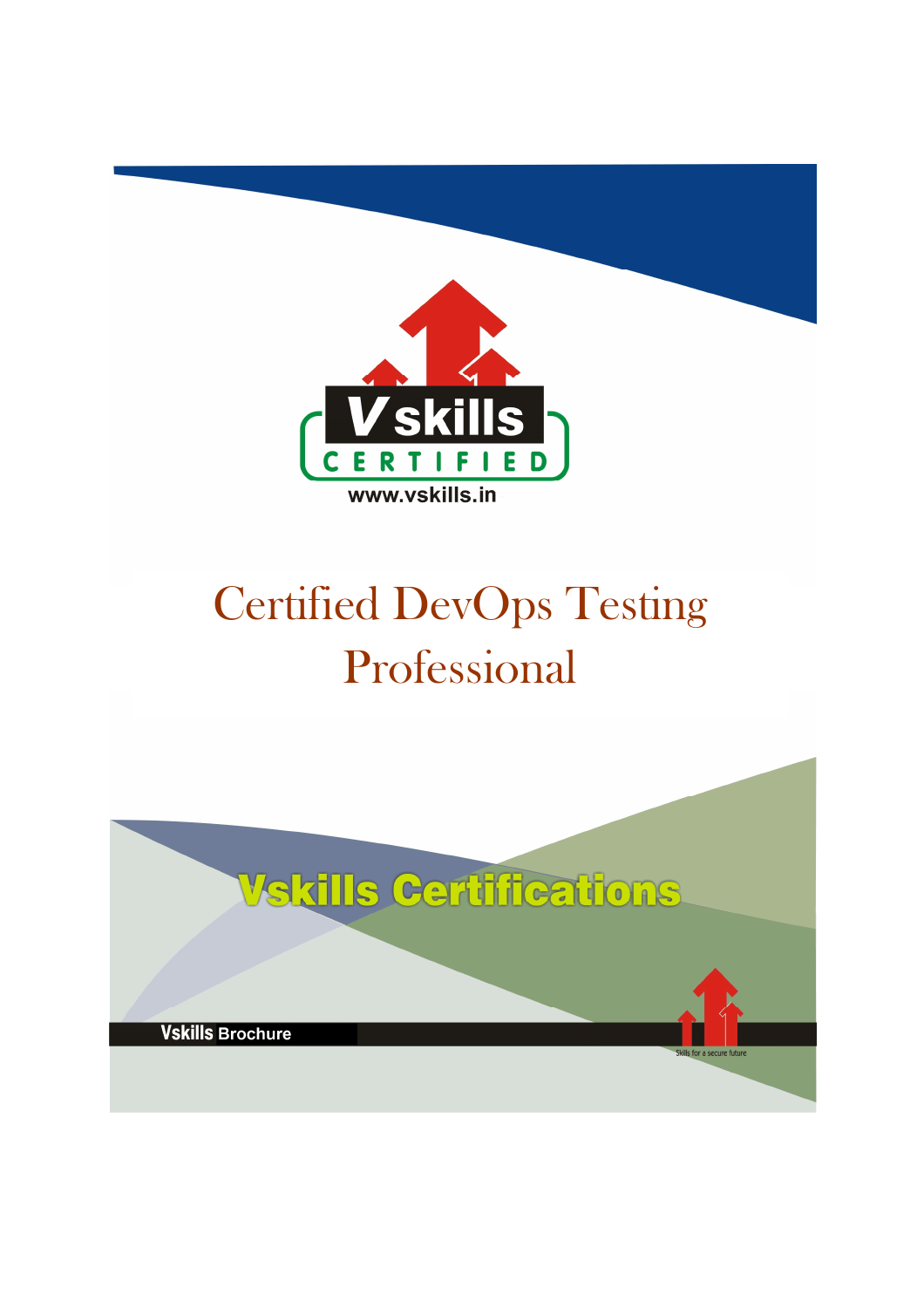## Certified DevOps Testing Professional

DevOps is software development practices to decrease the systems-development life cycle while delivering features, fixes, and updates frequently in close alignment with business objectives.

DevOps Testing focuses on testing in DevOps paradigm.

### Why should one take this certification?

This Course is intended for professionals and graduates wanting to excel in their chosen areas. It is also well suited for those who are already working and would like to take certification for further career progression.

Earning Vskills DevOps Testing Professional Certification can help candidate differentiate in today's competitive job market, broaden their employment opportunities by displaying their advanced skills, and result in higher earning potential.

### Who will benefit from taking this certification?

Job seekers looking to find employment in software testing or application development departments of various companies, students generally wanting to improve their skill set and make their CV stronger and existing employees looking for a better role can prove their employers the value of their skills through this certification.

### Test Details

- Duration:  $60$  minutes
- No. of questions: 50
- **Maximum marks:** 50, Passing marks:  $25(50%)$

There is no negative marking in this module.

### Fee Structure

Rs. 3,499/- (Excludes taxes)\*

\*Fees may change without prior notice, please refer http://www.vskills.in for updated fees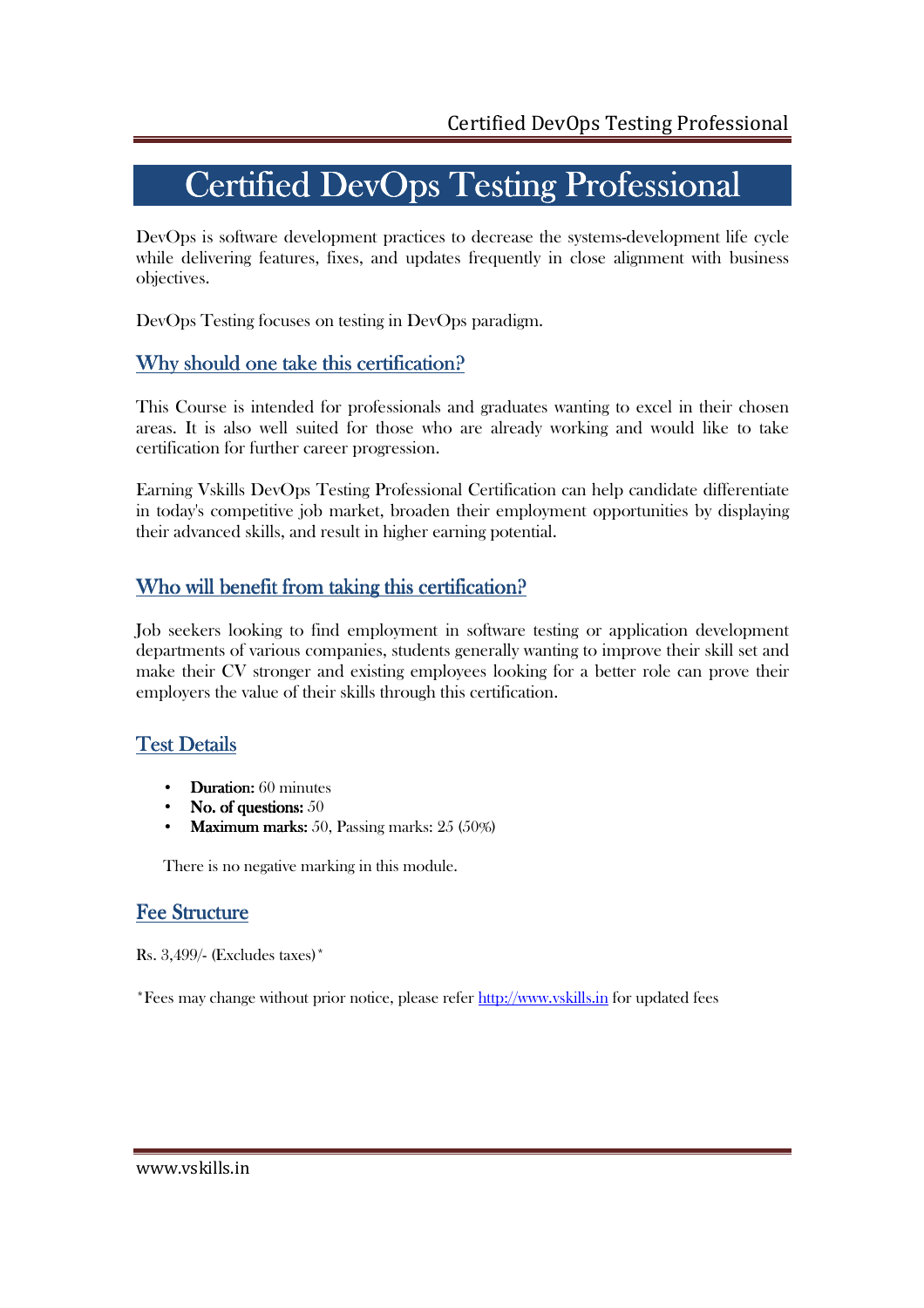## Table of Contents

### 1. Software Testing Basics

- 1.1 Scope
- 1.2 Functional vs. Non-Functional testing
- 1.3 Defects and Failures
- 1.4 Finding Faults Early
- 1.5 Compatibility
- 1.6 Input Combinations and Preconditions
- 1.7 Static vs. Dynamic Testing
- 1.8 Software Verification and Validation
- 1.9 The Software Testing Team
- 1.10 Software Quality Assurance (SQA)
- 1.11 Testing Methods The box approach

### 2. Devops Basics

- 2.1 What Is Devops?
- 2.2 Excel at Devops
- 2.3 New Devops Roles
- 2.4 Traditional and Modern Release Management
- 2.5 Devops and Microservices

### 3. Continuous Integration

- 3.1 CI Basics
- 3.2 Software Development Methodology
- 3.3 Testing Types
- 3.4 CI Servers
- 3.5 Configuration Management
- 3.6 Continuous Delivery
- 3.7 Continuous Monitoring
- 3.8 Continuous Testing
- 3.9 Continuous Deployment

### 4. DevOps Testing Basics

- 4.1 What is DevOps Testing
- 4.2 Continuous Processes and DevOps Testing
- 4.3 DevOps Testing Lifecycle
- 4.4 DevOps Delivery Pipeline
- 4.5 DevOps Testing Guidelines
- 4.6 DevOps Testing Types
- 4.7 DevOps Testing Metrics

www.vskills.in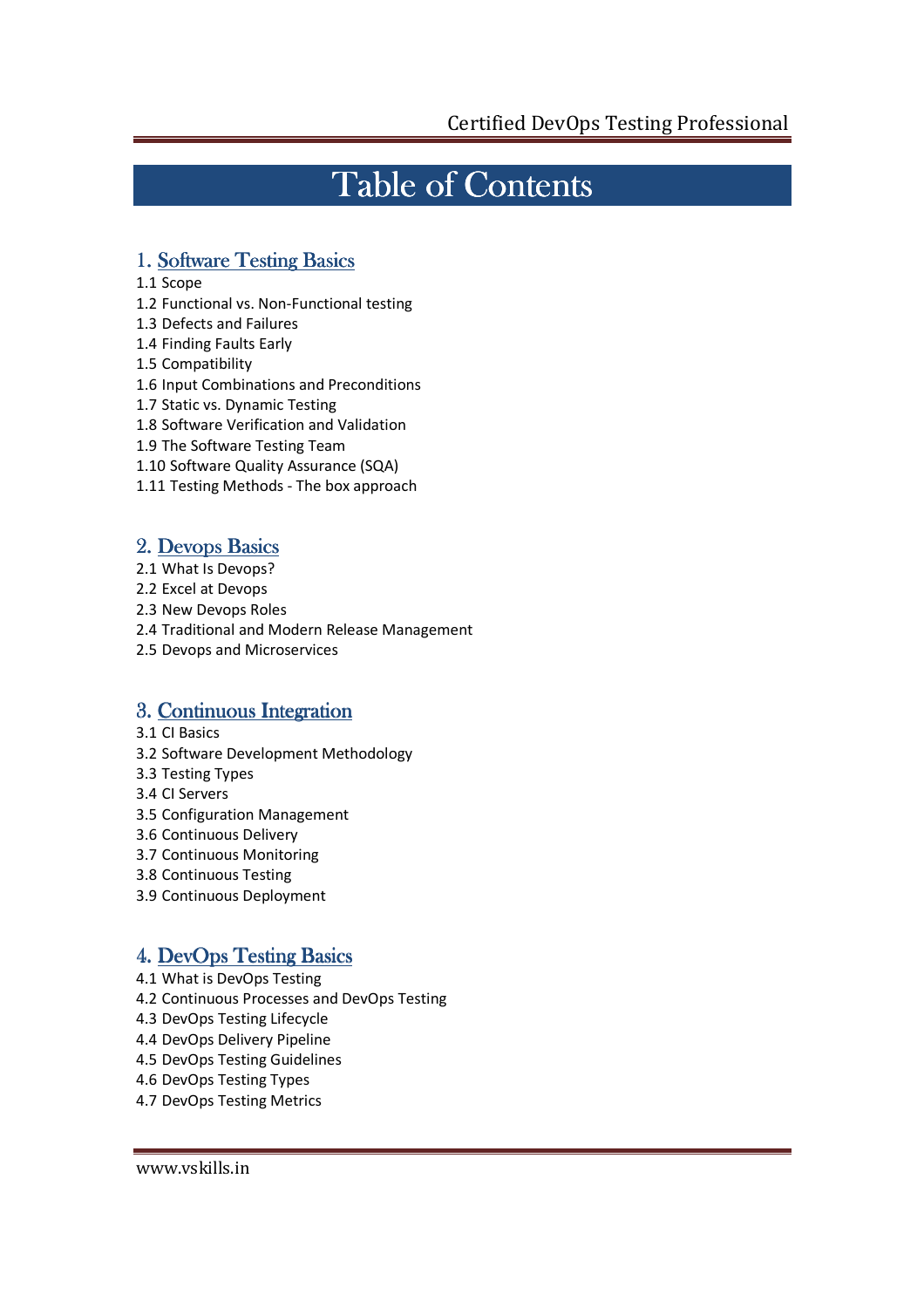### 5. DevOps Test Design

- 5.1 Test Design
- 5.2 DevOps Testing Challenges
- 5.3 DevOps Testing Requirements Gathering
- 5.4 DevOps Testing Requirement Gathering Process

### 6. DevOps Test Execution

- 6.1 Implementing DevOps Testing
- 6.2 DevOps Unit Testing
- 6.3 Integration Testing
- 6.4 Testing Artifacts
- 6.5 DevOps Testing and Defects

### 7. DevOps Testing Tools

7.1 Selenium 7.2 JMeter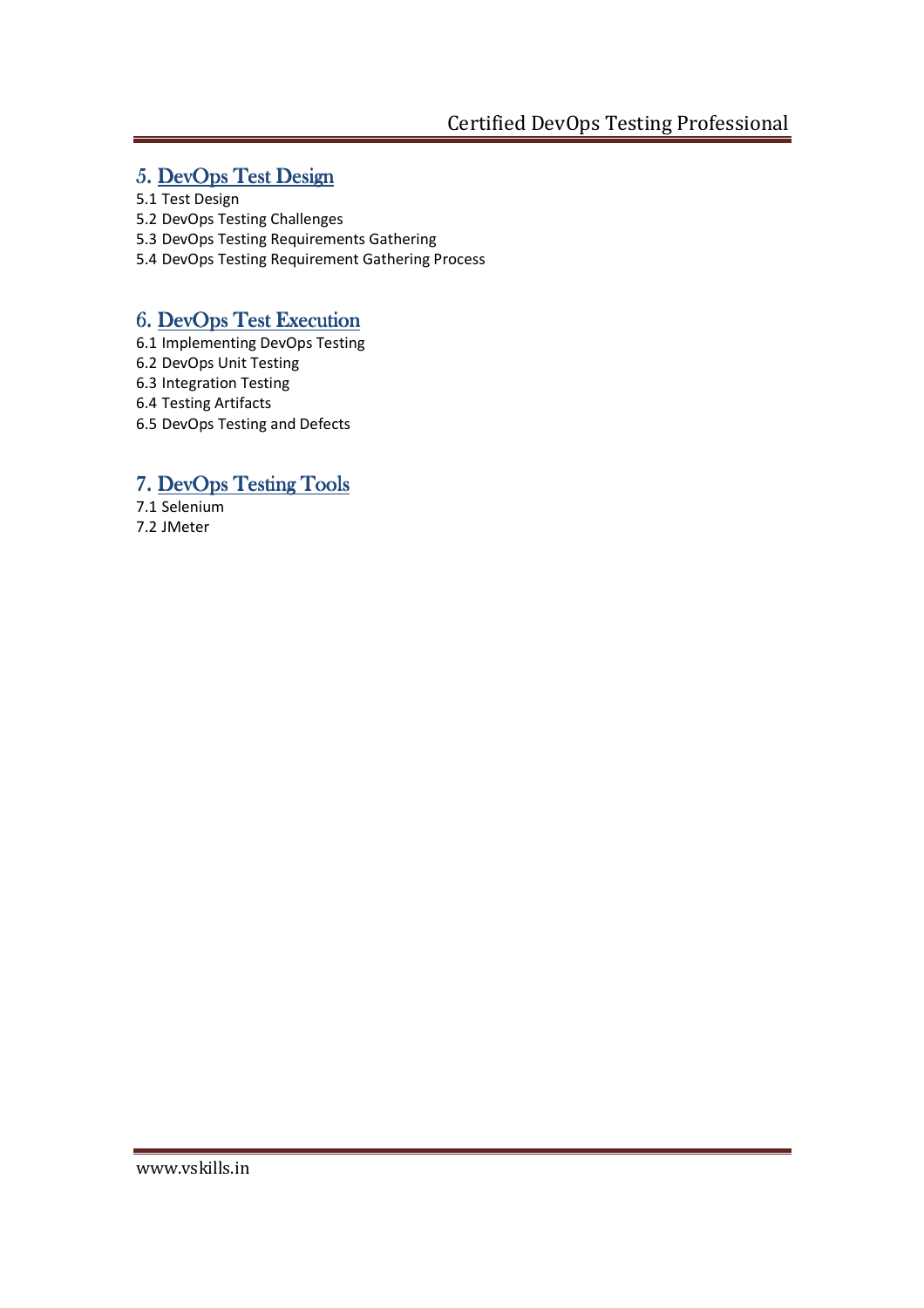## **Sample Questions**

### 1. What refers to a pool of test cases used for combining functional tests into logical units

- A. TestSuite
- B. TestCase
- C. TestSteps
- D. None of these

### 2. Which of the following characterizes the cost of faults?

- A. They are cheapest to find in the early development phases and the most expensive to fix in the latest test phases.
- B. They are easiest to find during system testing but the most expensive to fix then.
- C. Faults are cheapest to find in the early development phases but the most expensive to fix then.
- D. Although faults are most expensive to find during early development phases, they are cheapest to fix then.

### 3. What is the main difference between a walkthrough and an inspection?

- A. An inspection is lead by the author, whilst a walkthrough is lead by a trained moderator.
- B. An inspection has a trained leader, whilst a walkthrough has no leader.
- C. Authors are not present during inspections, whilst they are during walkthroughs.
- D. A walkthrough is lead by the author, whilst an inspection is lead by a trained moderator.

### 4. The process starting with the terminal modules is called

- A. Top-down integration
- B. Bottom-up integration
- C. None of the above
- D. Module integration

### 5. What refers to a group of test steps that are bring together to test some specific aspect of your services

- A. TestSuite
- B. TestCase
- C. TestSteps
- D. None of these

### **Answers: 1 (A), 2 (A), 3 (D), 4 (B), 5 (B)**

www.vskills.in